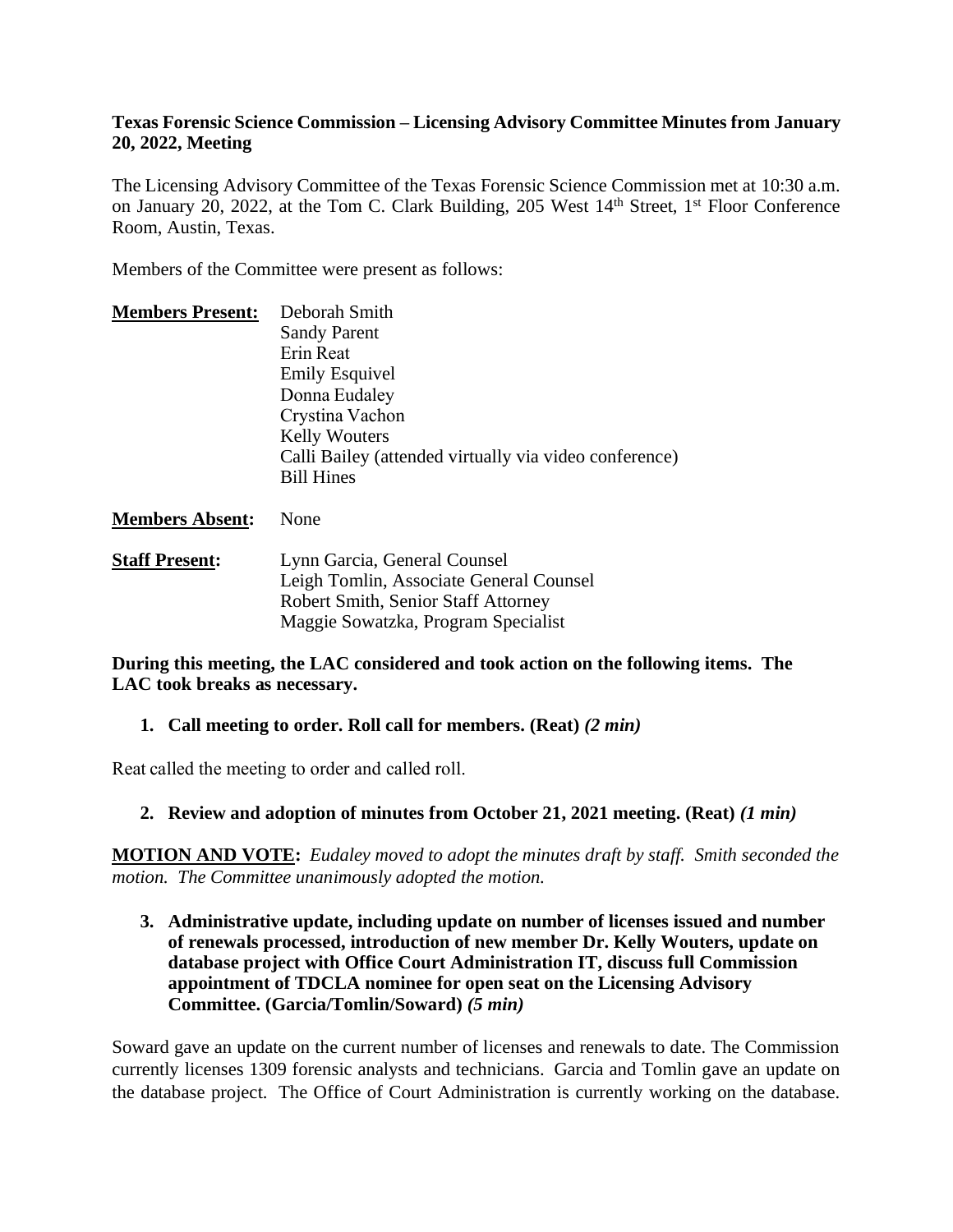Once the team is finished coding, internal testing will begin. After that, the Commission will test the site before sending it to laboratories for their approval. Piloting of the website is expected to begin in mid-April.

Wouters introduced himself and gave a brief background. The Commission will consider at its quarterly meeting January 21, 2022 the appointment of a Texas Criminal Defense Lawyer's Association's (TCDLA) nominee for the open defense bar seat on the Committee. TCDLA has nominated Angelica Cogliano. Bill Hines introduced Cogliano and Cogliano gave a brief background on her experience in criminal law and forensics.

# **4. Review any outstanding statistics course evaluation requests; discuss available statistics course options, including the Institute for Forensic Research Training and Innovation statistics course launch. (Tomlin)** *(2 min)*

There are currently no statistics course qualification determinations before the Committee at this time. Staff has reviewed several requests for statistics course qualification since the last meeting. Staff reported that Sam Houston State University's Institute for Forensic Research Training and Innovation has launched its statistics course. Information and details for registering for the course are posted on the Commission's website. The course costs \$500 and is a self-paced web-based program. Staff indicated that the Commission may have funding available to assist people in paying for the course where there is a need.

# **5. Discuss progress on development of new study materials and test questions for piloting the General Forensic Analyst Licensing Exam II; discuss and make recommendations regarding the exam analysis by ACS psychometricians. (Garcia/Tomlin)** *(10 min)*

Garcia and Tomlin gave an update on the new study materials. All of the study materials are ready to be sent out, except for three voiceover videos. Staff and the different domain committees are currently in the process of developing questions for the new exam based on the selected study materials. Garcia suggested that the different domain committees discuss their thoughts over secure platforms to brainstorm new questions and answer choices. Staff and Committee members proposed establishing a minimum requirement for success in passing each domain on the exam.

**MOTION AND VOTE:** *Parent moved to recommend the full Commission adopt a minimum percentage of correct answers for each individual domain with an overall cut rate of 70%. Eudaley seconded the motion. The Committee unanimously adopted the motion.*

### **6. Discuss voluntary licensure for unaccredited forensic disciplines, including November 17, 2021 Anthropology call and discussion and update on proposed rules for voluntary licensure of forensic anthropologists and document examiners.** *(20 min)* **(Garcia/Tomlin)**

Staff and the Committee discussed a call with anthropologists regarding the requirements for voluntary licensure. Staff plans to propose a rulemaking outlining the rules for voluntary licensure of forensic anthropologists and forensic document examiners at the Commission's quarterly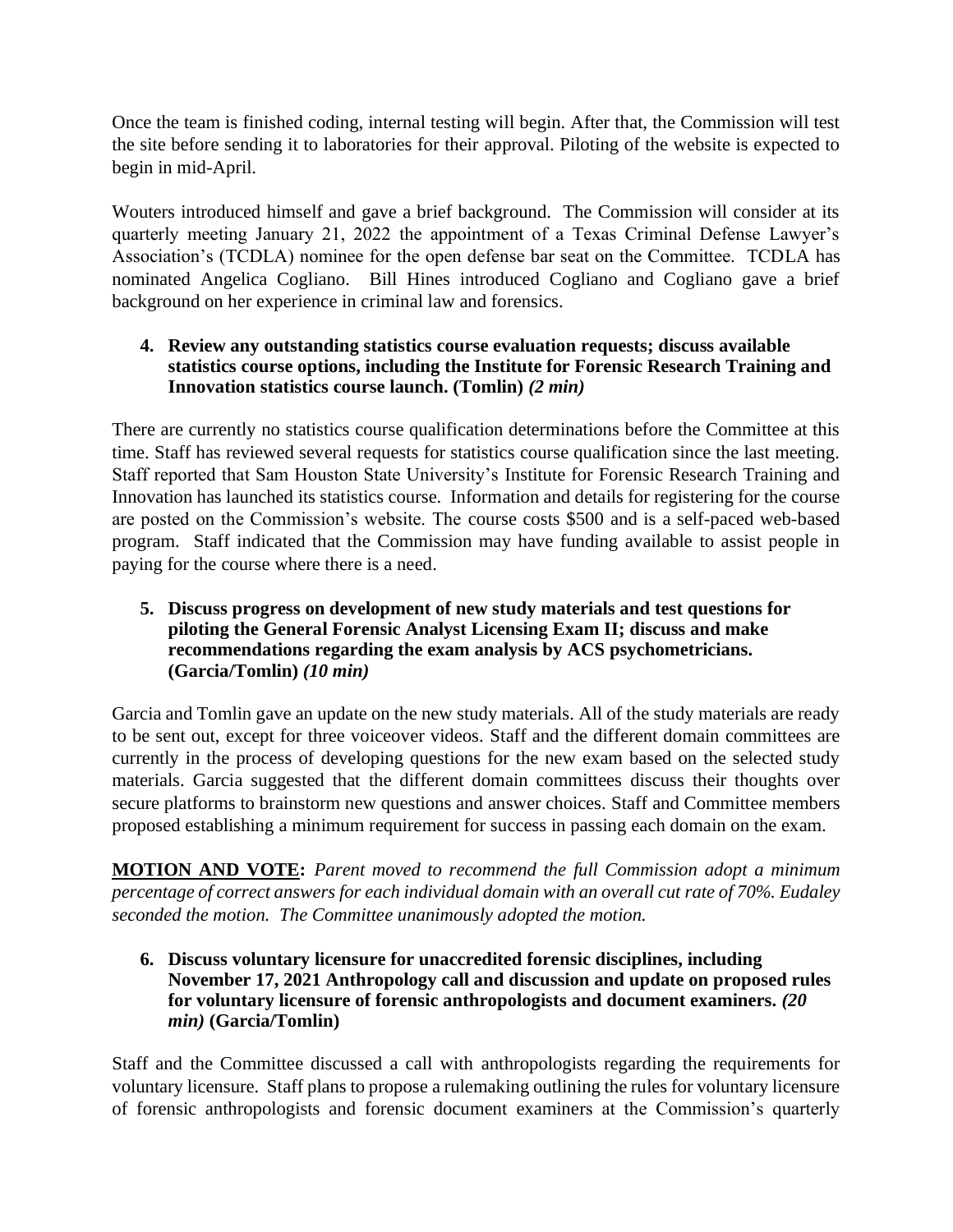meeting tomorrow. Rules for anthropologists are based on the rules for certification by the American Board of Forensic Anthropologists (ABFA). The ABFS is currently in the process of developing education and other minimum requirements for its certification. Staff expects each voluntary discipline would need to, at a minimum, comply with any designated education requirements published in standards on the Organization of Scientific Area Committees (OSAC) registry.

**MOTION AND VOTE:** *Smith moved to recommend the full Commission approve the proposed voluntary licensure rules for forensic anthropologists. Eudaley seconded the motion. The Committee unanimously adopted the motion.*

**MOTION AND VOTE:** *Parent moved to recommend the full Commission approve the proposed voluntary licensure rules for document examiners. Smith seconded the motion. The Committee unanimously adopted the motion.*

# **7. Update and discussion of any new OSAC Registry standards, including the development of collaborative work groups to discuss new standards. (Garcia)** *(5 min)*

Garcia explained that there were no major updates regarding OSAC Registry standards.

# **8. Discuss Forensic Science Commission statement regarding alternate firearms opinion terminology. (Garcia)** *(10 min)*

Garcia summarized a statement the Commission issued in response to a document authored by an assistant general counsel for the Federal Bureau of Investigation Laboratory titled, "Dealing with Alternate Firearms Opinion Terminology."

# **9. Update from the Texas Association of Crime Laboratory Directors (TACLD). (Stout)**

Stout gave an update from the TACLD. Stout informed the Commission that TACLD is currently discussing an appropriate organizational structure (such as an LLC). The group also plans to develop a website. Stout also discussed the development of training regarding remote expert witness testimony and the current issues regarding the backlog of cases across the state.

# **10. Schedule and location of future meetings, including April 21, 2022 meeting.**

The next Licensing Advisory meeting will take place in the same room on April 21, 2022. The next Commission meeting will take place on April 22, 2022.

# **11. Hear public comment.**

Members did not address any public comment other than that noted above.